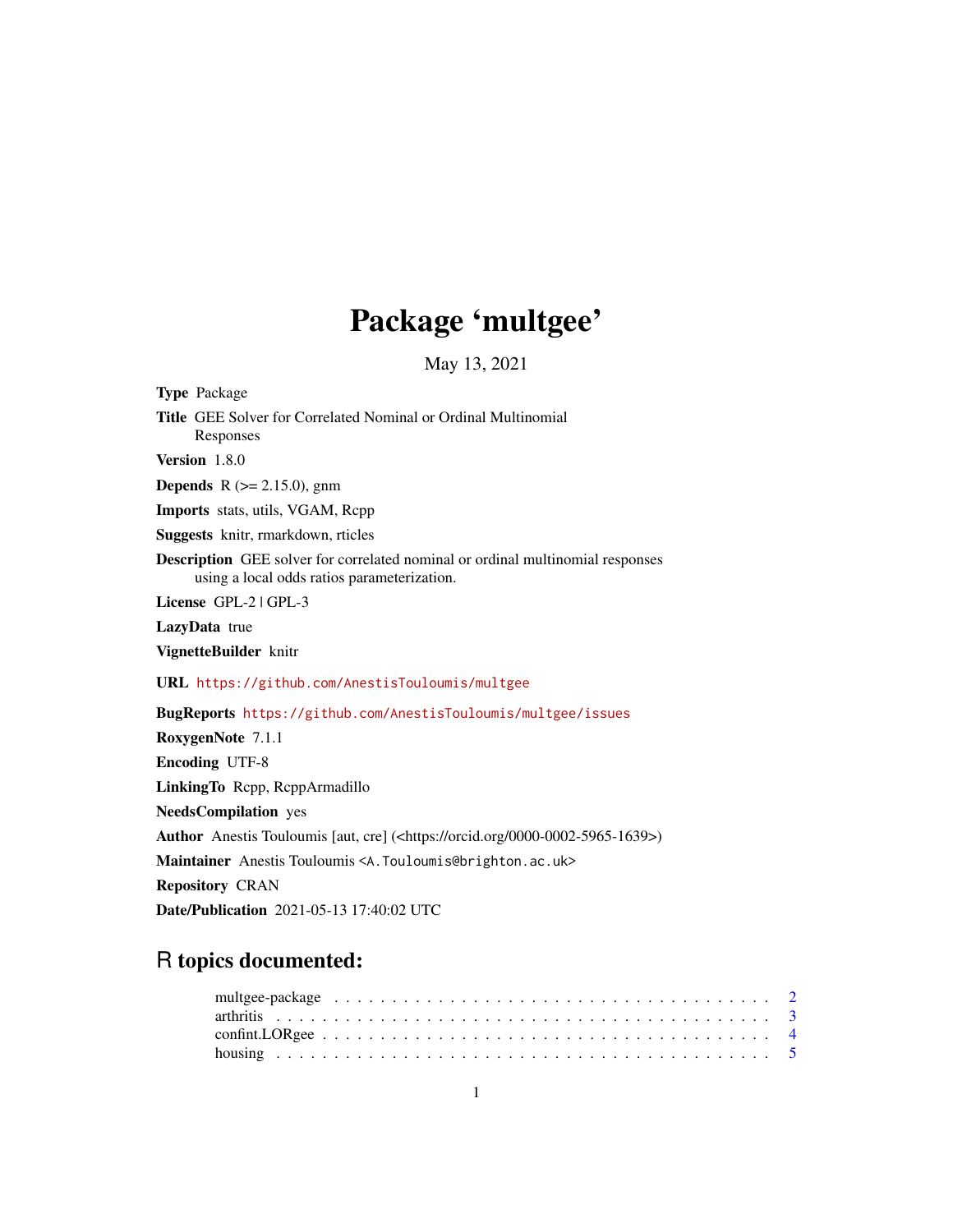#### <span id="page-1-0"></span>2 multgee-package

| Index | 18 |
|-------|----|
|       |    |
|       |    |
|       |    |
|       |    |
|       |    |
|       |    |
|       |    |
|       |    |

| multgee-package | A GEE Solver For Correlated Nominal Or Ordinal Multinomial Re- |
|-----------------|----------------------------------------------------------------|
|                 | sponses                                                        |

#### **Description**

A generalized estimating equations (GEE) solver for fitting marginal regression models with correlated nominal or ordinal multinomial responses based on a local odds ratios parameterization for the association structure.

#### Details

The package contains two functions that fit GEE models for correlated multinomial responses; [ordLORgee](#page-12-1) for an ordinal response scale and [nomLORgee](#page-9-1) for a nominal response scale.

The main arguments in both functions are: (i) an optional data frame (data), (ii) a model formula (formula), (iii) a cluster identifier variable (id) and (iv) an optional vector that identifies the order of the observations within each cluster (repeated).

Options for the marginal model in the function [ordLORgee](#page-12-1) include cumulative link models or an adjacent categories logit model. A marginal baseline category logit model is offered in the function [nomLORgee.](#page-9-1) For the form of the linear predictor in these models, see the Details sections in [nomLORgee](#page-9-1) and [ordLORgee.](#page-12-1)

The association structure among the correlated multinomial responses is expressed via marginalized local odds ratios (Touloumis et al., 2013). The estimating procedure for the local odds ratios can be summarized as follows: For each level pair of the repeated variable, the available responses are aggregated across clusters to form a square marginalized contingency table. Treating these tables as independent, an RC-G(1) type model (Becker and Clogg, 1989) is fitted in order to estimate the marginalized local odds ratios. The LORstr argument determines the form of the marginalized local odds ratios structure. Since the general RC-G(1) model is closely related to the family of association models (Goodman, 1985), one can instead fit an association model to each of the marginalized contingency tables by setting LORem="2way".

If the underlying association pattern does not change dramatically across the level pairs of repeated then parsimonious marginalized local odds ratios should sufficiently approximate the true underlying association structure. To assess the underlying association structure, one might use the utility function [intrinsic.pars.](#page-4-1)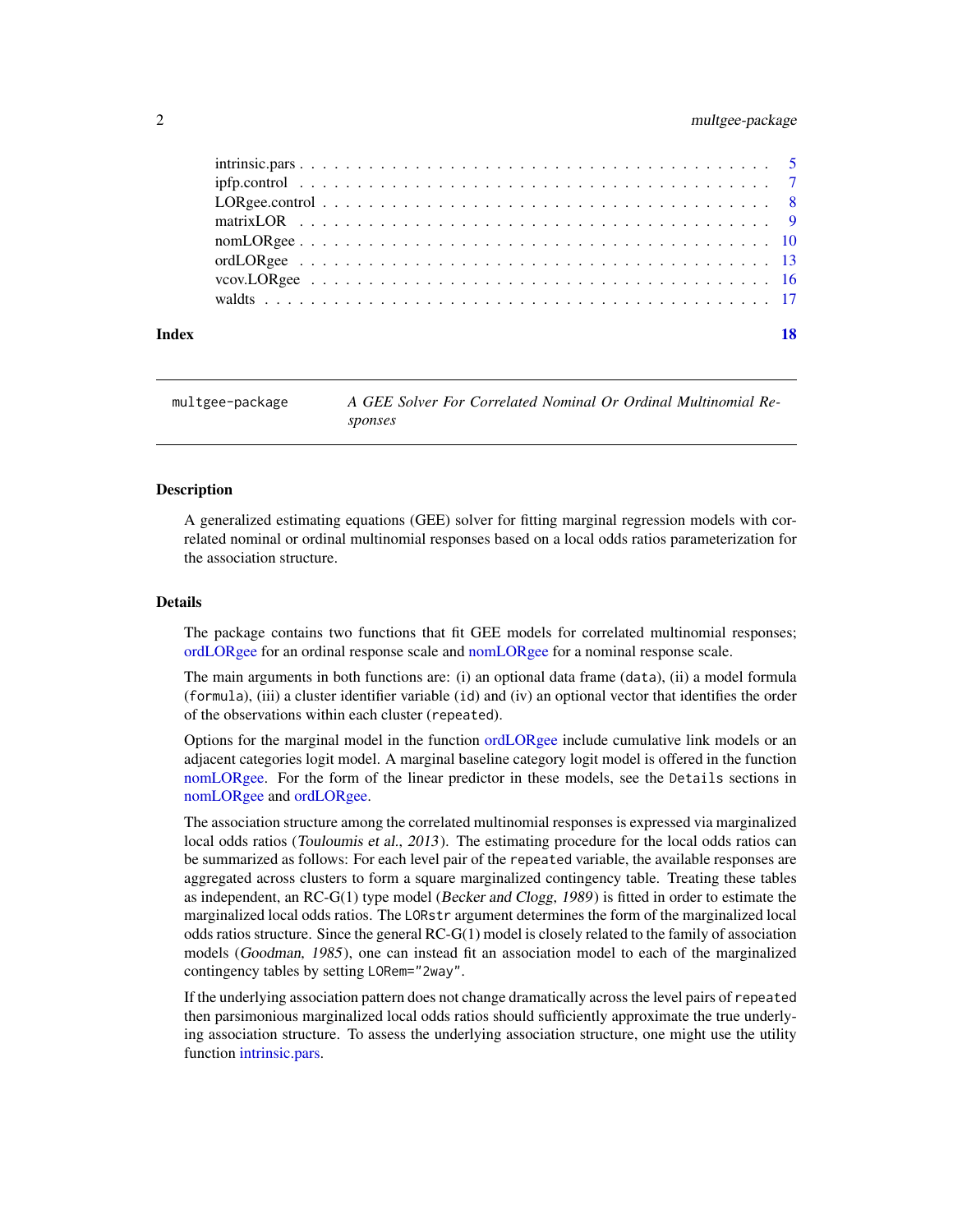#### <span id="page-2-0"></span>arthritis 3

Instead of estimating the local odds ratios structure, a user-defined structure can be provided by setting LORstr="fixed". In this case, the utility function [matrixLOR](#page-8-1) is useful in constructing the required LORterm argument.

The function [waldts](#page-16-1) provides a goodness-of-fit test between two nested GEE models based on a Wald test statistic.

#### Author(s)

Anestis Touloumis Maintainer: Anestis Touloumis <A.Touloumis@brighton.ac.uk>

#### References

Becker, M. and Clogg, C. (1989) Analysis of sets of two-way contingency tables using association models. *Journal of the American Statistical Association* 84, 142–151.

Goodman, L. (1985) The analysis of cross-classified data having ordered and/or unordered categories: Association models, correlation models, and asymmetry models for contingency tables with or without missing entries. *The Annals of Statistics* 13, 10–69.

Touloumis, A., Agresti, A. and Kateri, M. (2013) GEE for multinomial responses using a local odds ratios parameterization. *Biometrics* 69, 633–640.

Touloumis, A. (2015) R Package multgee: A Generalized Estimating Equations Solver for Multinomial Responses. *Journal of Statistical Software* 64, 1–14.

arthritis *Rheumatoid Arthritis Clinical Trial*

#### **Description**

Rheumatoid self-assessment scores for 302 patients, measured on a five-level ordinal response scale at three follow-up times.

#### Usage

arthritis

#### Format

A data frame with 906 observations on the following 7 variables:

id Patient identifier variable.

y Self-assessment score of rheumatoid arthritis measured on a five-level ordinal response scale.

sex Coded as (1) for female and (2) for male.

age Recorded at the baseline.

trt Treatment group variable, coded as (1) for the placebo group and (2) for the drug group.

baseline Self-assessment score of rheumatoid arthritis at the baseline.

time Follow-up time recorded in months.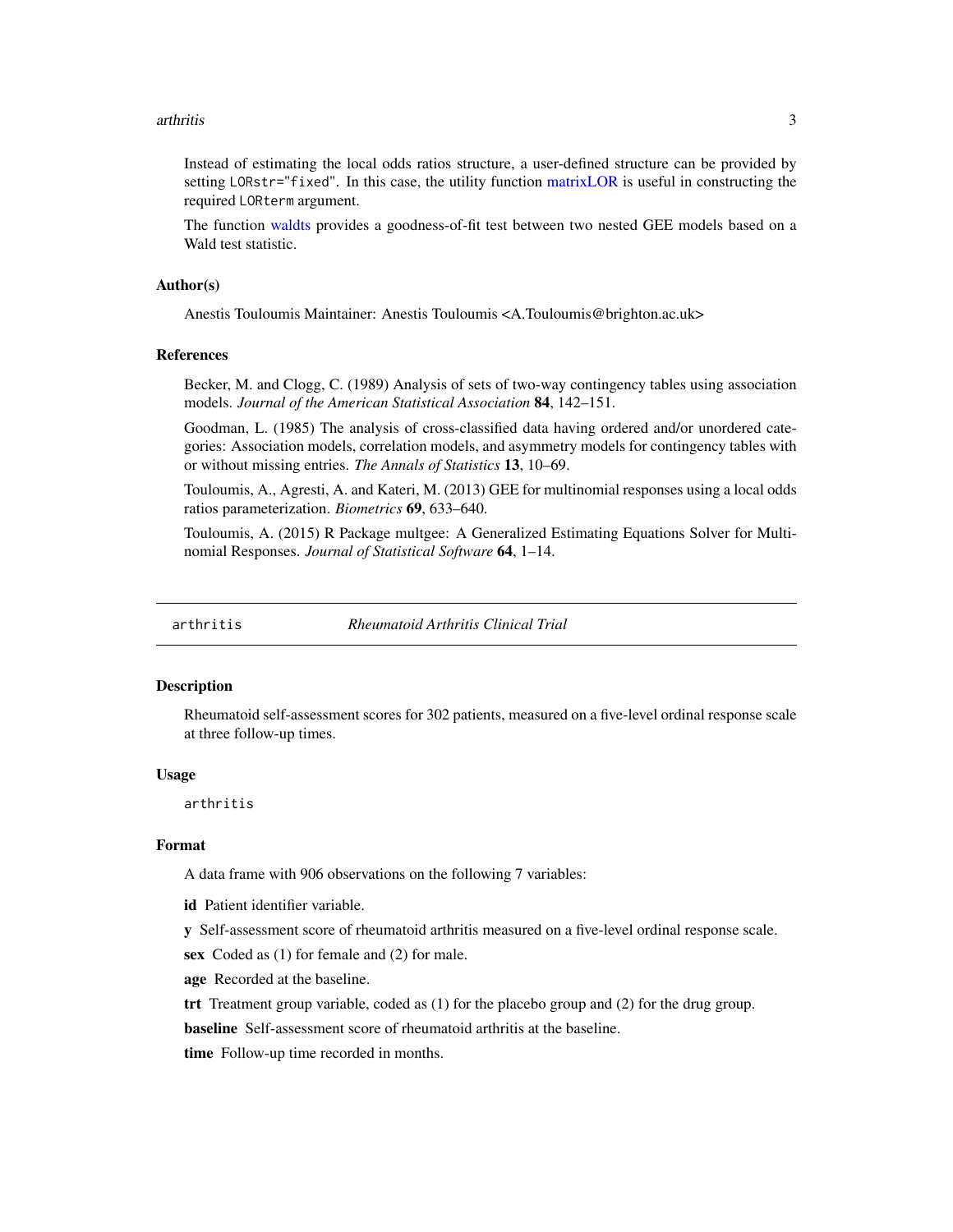#### <span id="page-3-0"></span>Source

Lipsitz, S.R. and Kim, K. and Zhao, L. (1994) Analysis of repeated categorical data using generalized estimating equations. *Statistics in Medicine*, 13, 1149–1163.

#### Examples

data(arthritis) str(arthritis)

confint.LORgee *Confidence Intervals for Model Parameters*

#### Description

Computes confidence intervals for one or more parameters in a fitted LORgee model.

#### Usage

## S3 method for class 'LORgee'  $confint(object, parm, level = 0.95, method = "robust", ...)$ 

#### Arguments

| object              | a fitted model LORgee object.                                                                                                                                                                                           |
|---------------------|-------------------------------------------------------------------------------------------------------------------------------------------------------------------------------------------------------------------------|
| parm                | a specification of which parameters are to be given confidence intervals, either<br>a vector of numbers or a vector of names. If missing, all parameters are consid-<br>ered.                                           |
| level               | the confidence level required.                                                                                                                                                                                          |
| method              | character indicating whether the sandwich (robust) covariance matrix (method =<br>"robust") or the model-based (naive) covariance matrix (method = "naive")<br>should be used for calculating the confidence intervals. |
| $\cdot \cdot \cdot$ | additional argument(s) for methods.                                                                                                                                                                                     |

#### Details

The (Wald-type) confidence intervals are calculated using either the sandwich (robust) or the modelbased (naive) covariance matrix.

#### Value

A matrix (or vector) with columns giving lower and upper confidence limits for each parameter. These will be labelled as  $(1$ -level)/2 and  $1 - (1$ -level)/2 in % (by default 2.5% and 97.5%).

#### Examples

```
fitmod <- ordLORgee(formula = y \sim factor(time) + factor(trt) + factor(baseline),
 data = arthritis, id = id, LORstr = "uniform", repeated = time)
confint(fitmod)
```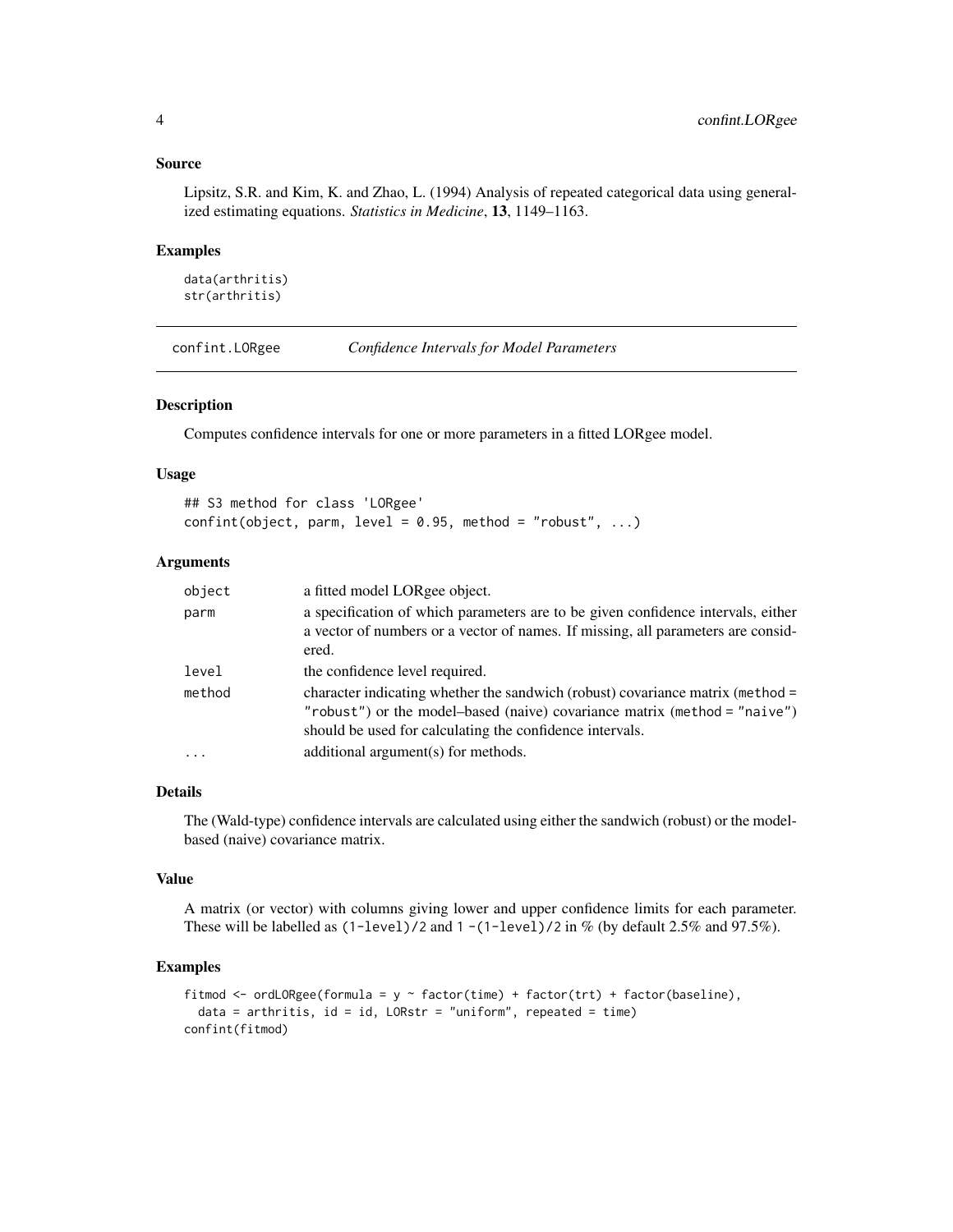<span id="page-4-0"></span>

#### Description

Housing status for 362 severely mentally ill homeless subjects measured at baseline and at three follow-up times.

#### Usage

housing

#### Format

A data frame with 1448 observations on the following 4 variables:

- id Subject identifier variable.
- y Housing status response, coded as (1) for street living, (2) for community living and (3) for independent housing.

time Time recorded in months.

sec Section 8 rent certificate indicator.

#### Source

Hulrburt M.S., Wood, P.A. and Hough, R.L. (1996) Providing independent housing for the homeless mentally ill: a novel approach to evaluating longitudinal housing patterns. *Journal of Community Psychology*, 24, 291–310.

#### Examples

data(housing) str(housing)

<span id="page-4-1"></span>intrinsic.pars *Intrinsic Parameters Estimation*

### Description

Utility function to assess the underlying association pattern.

#### Usage

```
intrinsic.parse(y = y, data = parent-frame(), id = id, repeated = NULL,rscale = "ordinal")
```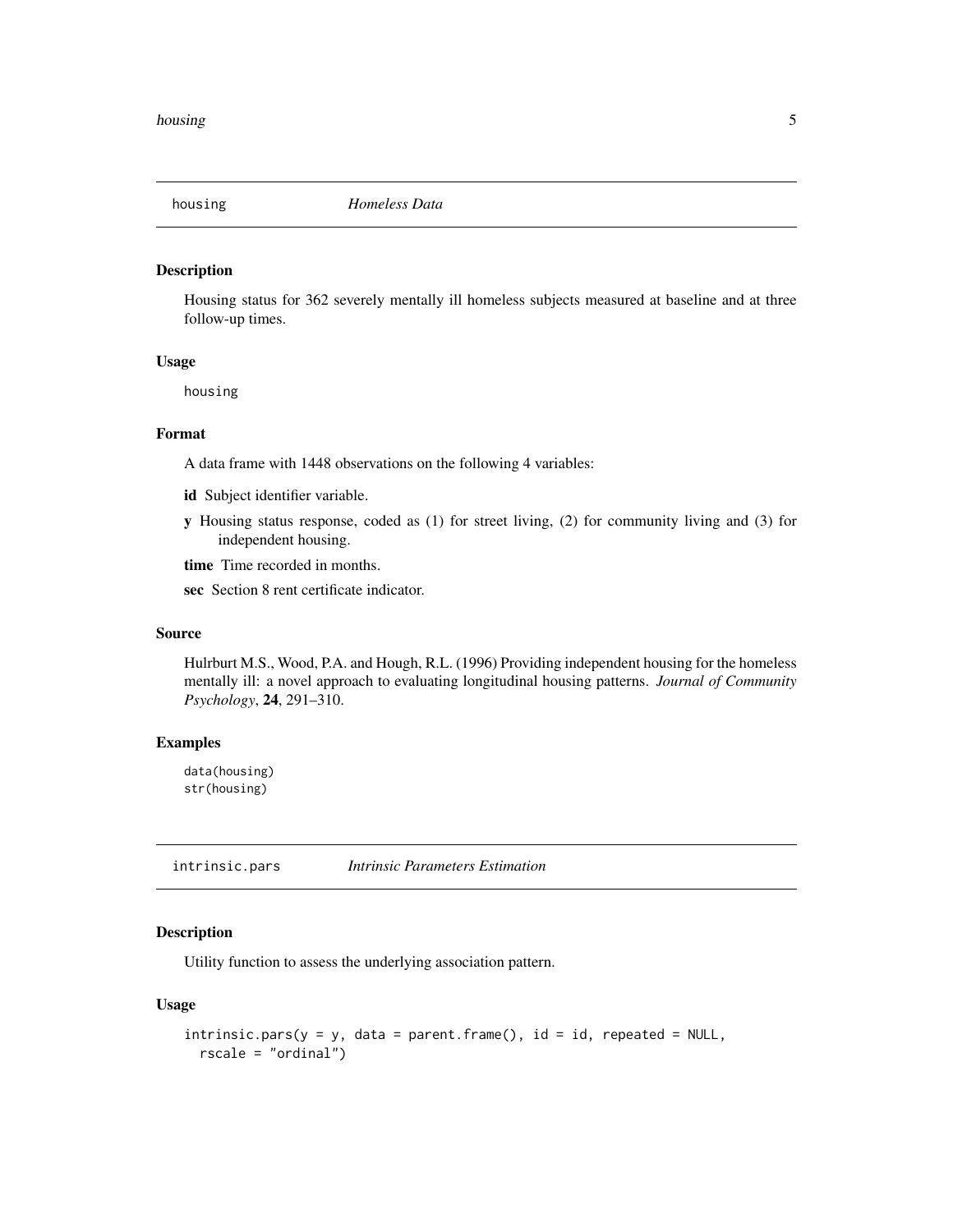#### <span id="page-5-0"></span>Arguments

| V        | a vector that identifies the response vector of the desired marginal model.                                    |
|----------|----------------------------------------------------------------------------------------------------------------|
| data     | an optional data frame containing the variables provided in $y$ , id and repeated.                             |
| id       | a vector that identifies the clusters.                                                                         |
| repeated | an optional vector that identifies the order of observations within each cluster.                              |
| rscale   | a character string that indicates the nature of the response scale. Options include<br>"ordinal" or "nominal". |

#### Details

Simulation studies in Touloumis et al. (2013) suggested that if the range of the intrinsic parameter estimates is small then simple local odds ratios structures should adequately approximate the association pattern. Otherwise more complicated structures should be employed.

The intrinsic parameters are estimated under the heterogeneous linear-by-linear association model (Agresti, 2013) for ordinal response categories and under the RC-G(1) model (Becker and Clogg, 1989) with homogeneous score parameters for nominal response categories.

A detailed description of the arguments id and repeated can be found in the Details section of [nomLORgee](#page-9-1) or [ordLORgee.](#page-12-1)

#### Value

Returns a numerical vector with the estimated intrinsic parameters.

#### Author(s)

Anestis Touloumis

#### References

Agresti, A. (2013) *Categorical Data Analysis*. New York: John Wiley and Sons, Inc., 3rd Edition.

Becker, M. and Clogg, C. (1989) Analysis of sets of two-way contingency tables using association models. *Journal of the American Statistical Association* 84, 142–151.

Touloumis, A., Agresti, A. and Kateri, M. (2013) GEE for multinomial responses using a local odds ratios parameterization. *Biometrics* 69, 633–640.

#### See Also

[nomLORgee](#page-9-1) and [ordLORgee.](#page-12-1)

#### Examples

```
data(arthritis)
intrinsic.pars(y, arthritis, id, time, rscale = "ordinal")
## The intrinsic parameters do not vary much. The 'uniform' local odds ratios
## structure might be a good approximation for the association pattern.
```
set.seed(1)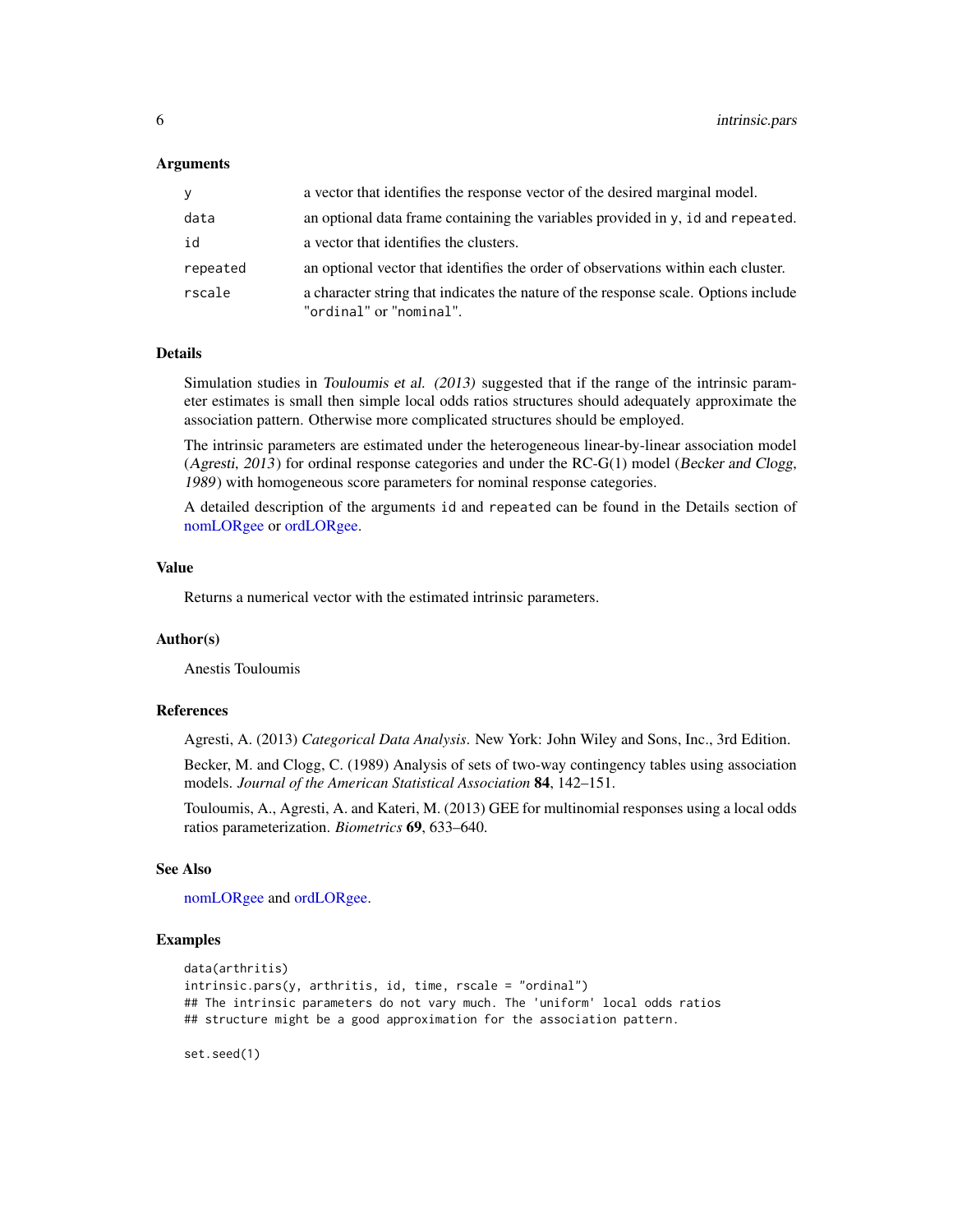### <span id="page-6-0"></span>ipfp.control 7

```
data(housing)
intrinsic.pars(y, housing, id, time, rscale = "nominal")
## The intrinsic parameters vary. The 'RC' local odds ratios structure
## might be a good approximation for the association pattern.
```
ipfp.control *IPFP Control*

#### Description

Control variables for the Iterative Proportion Fitting Procedure function ipfp.

#### Usage

 $ipfp.control(tol = 1e-06, maxit = 200)$ 

#### Arguments

| tol   | positive convergence tolerance. The algorithm converges when the absolute dif-<br>ference between the observed and the given row or column totals is less than or<br>equal to tol. |
|-------|------------------------------------------------------------------------------------------------------------------------------------------------------------------------------------|
| maxit | positive integer that indicates the maximum number of iterations.                                                                                                                  |

#### Note

Currently the function ipfp is internal.

#### Author(s)

Anestis Touloumis

#### See Also

[nomLORgee](#page-9-1) and [ordLORgee.](#page-12-1)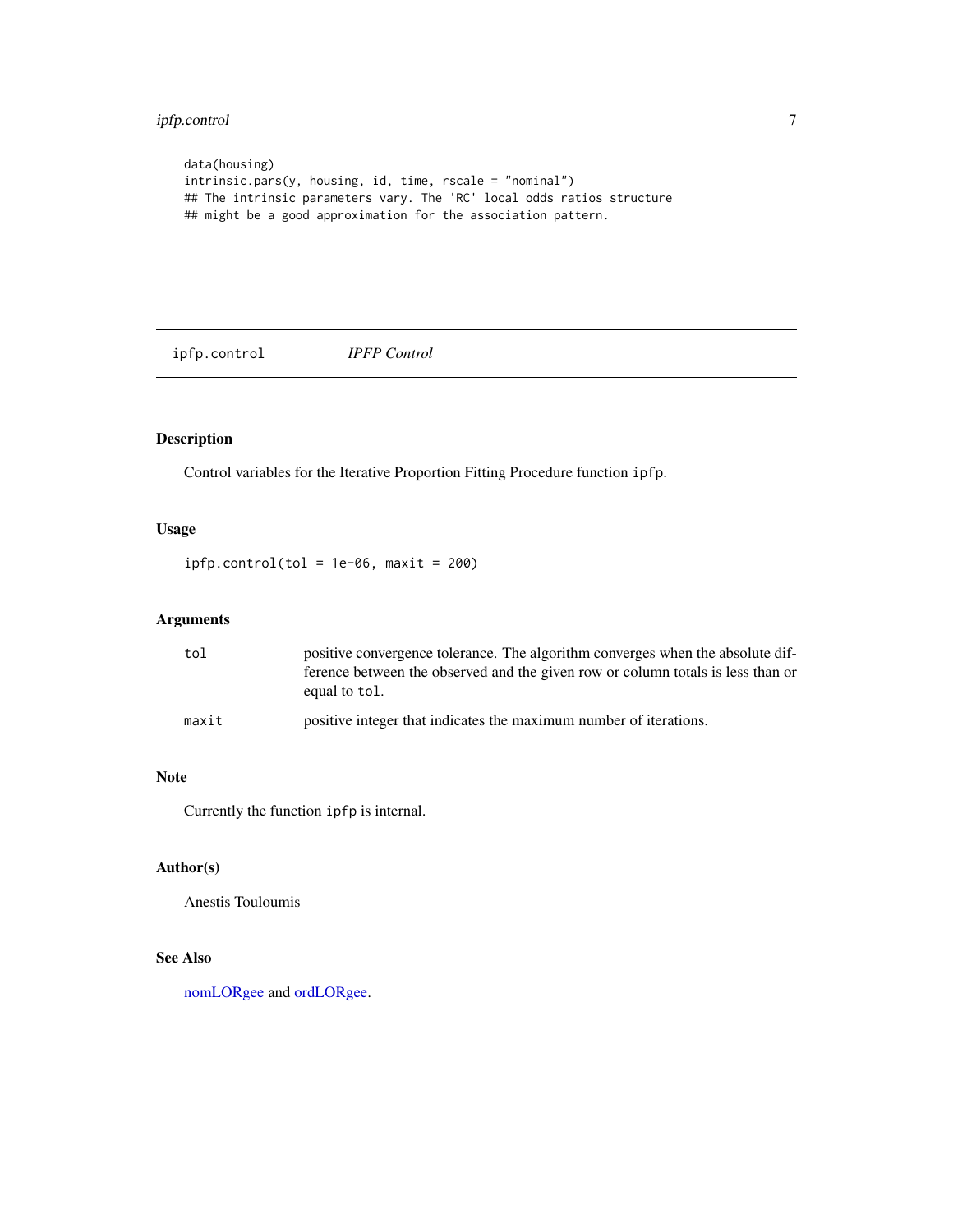<span id="page-7-0"></span>

#### Description

Control variables for the GEE solver in the [nomLORgee](#page-9-1) and [ordLORgee](#page-12-1) functions.

#### Usage

```
## S3 method for class 'control'
LORgee(tolerance = 0.001, maxiter = 15, verbose = FALSE, TRACE = FALSE)
```
#### Arguments

| tolerance | positive convergence tolerance. The algorithm converges when the maximum<br>of the absolute relative difference in parameter estimates is less than or equal to<br>tolerance. |
|-----------|-------------------------------------------------------------------------------------------------------------------------------------------------------------------------------|
| maxiter   | positive integer that indicates the maximum number of iterations in the Fisher-<br>scoring iterative algorithm.                                                               |
| verbose   | logical that indicates if output should be printed at each iteration.                                                                                                         |
| TRACE     | logical that indicates if the parameter estimates and the convergence criterion at<br>each iteration should be saved.                                                         |

#### Author(s)

Anestis Touloumis

#### See Also

[nomLORgee](#page-9-1) and [ordLORgee.](#page-12-1)

### Examples

```
data(arthritis)
fitmod <- ordLORgee(y ~ factor(trt) + factor(baseline) + factor(time),
  data = arthritis, id = id, repeated = time)
```

```
## A one-step GEE estimator
fitmod1 <- update(fitmod, control = LORgee.control(maxiter = 1))
coef(fitmod)
coef(fitmod1)
```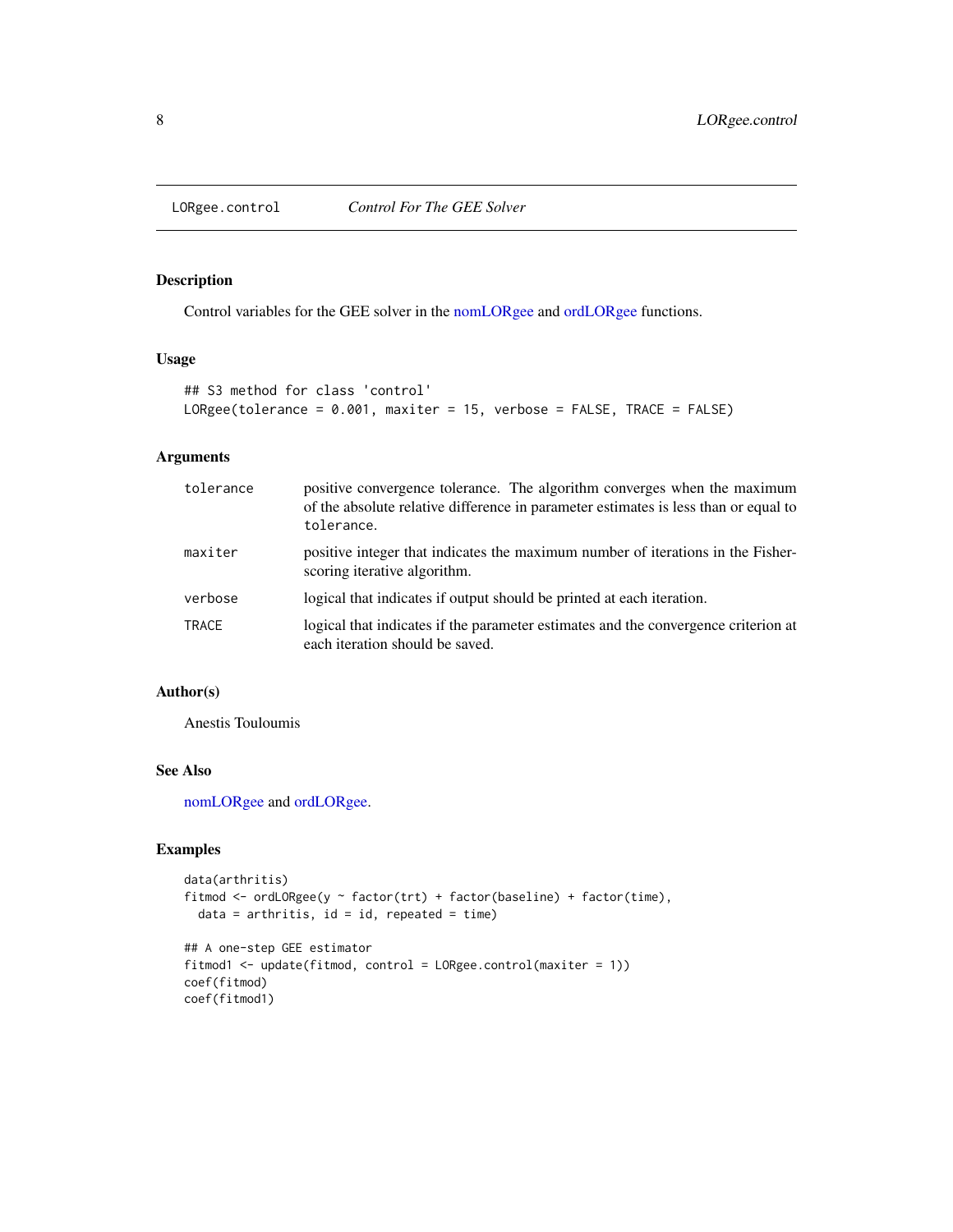<span id="page-8-1"></span><span id="page-8-0"></span>

#### Description

Utility function to create a square probability matrix that satisfies the specified local odds ratios structure.

#### Usage

```
matrixLOR(x)
```
#### Arguments

x a square matrix with positive entries that describes the desired local odds ratios matrix.

#### Details

It is designed to ease the construction of the argument LORterm in the [nomLORgee](#page-9-1) and [ordLORgee](#page-12-1) functions.

#### Value

Returns a square probability matrix that satisfies the local odds ratios structure defined by x.

#### Warning

Caution is needed for local odds ratios close to zero.

#### Author(s)

Anestis Touloumis

#### See Also

[nomLORgee](#page-9-1) and [ordLORgee.](#page-12-1)

#### Examples

```
## Illustrating the construction of a "fixed" local odds ratios structure
## using the arthritis dataset. Here, we assume a uniform local odds ratios
## structure equal to 2 for each time pair.
## Create the uniform local odds ratios structure.
lorterm <- matrixLOR(matrix(2, 4, 4))
```
## Create the LORterm argument. lorterm <- c(lorterm)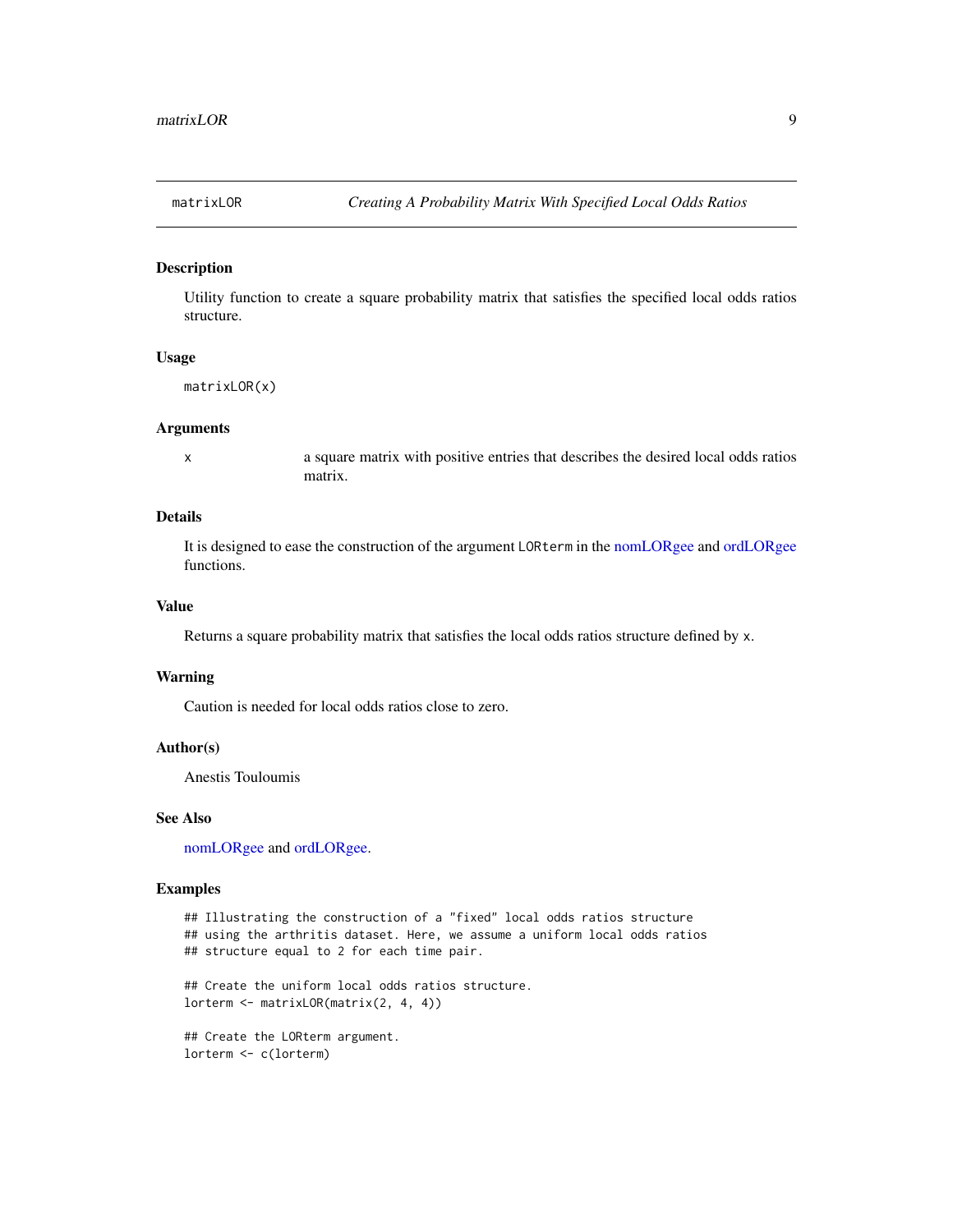```
lorterm <- matrix(c(lorterm), 3, 25, TRUE)
## Fit the marginal model.
data(arthritis)
fitmod <- ordLORgee(y ~ factor(trt) + factor(time) + factor(baseline),
 data = arthritis, id = id, repeated = time, LORstr = "fixed",
  LORterm = lorterm)
fitmod
```
<span id="page-9-1"></span>

nomLORgee *Marginal Models For Correlated Nominal Multinomial Responses*

#### Description

Solving the generalized estimating equations for correlated nominal multinomial responses assuming a baseline category logit model for the marginal probabilities.

#### Usage

```
nomLORgee(formula = formula(data), data = parent-frame(), id = id,repeated = NULL, bstart = NULL, LORstr = "time.exch", LORem = "3way",
 LORterm = NULL, add = 0, homogeneous = TRUE,
 control = LORgee.control(), ipfp.ctrl = ipfp.control(), IM = "solve")
```
#### Arguments

| formula  | a formula expression as for other regression models for multinomial responses.<br>An intercept term must be included.                                                                  |
|----------|----------------------------------------------------------------------------------------------------------------------------------------------------------------------------------------|
| data     | an optional data frame containing the variables provided in formula, id and<br>repeated.                                                                                               |
| id       | a vector that identifies the clusters.                                                                                                                                                 |
| repeated | an optional vector that identifies the order of observations within each cluster.                                                                                                      |
| bstart   | a vector that includes an initial estimate for the marginal regression parameter<br>vector.                                                                                            |
| LORstr   | a character string that indicates the marginalized local odds ratios structure. Op-<br>tions include "independence", "time.exch", "RC" or "fixed".                                     |
| LORem    | a character string that indicates if the marginalized local odds ratios structure<br>is estimated simultaneously ("3way") or independently at each level pair of<br>repeated ("2way"). |
| LORterm  | a matrix that satisfies the user-defined local odds ratios structure. It is ignored<br>unless LORstr="fixed".                                                                          |
| add      | a positive constant to be added at each cell of the full marginalized contingency<br>table in the presence of zero observed counts.                                                    |

<span id="page-9-0"></span>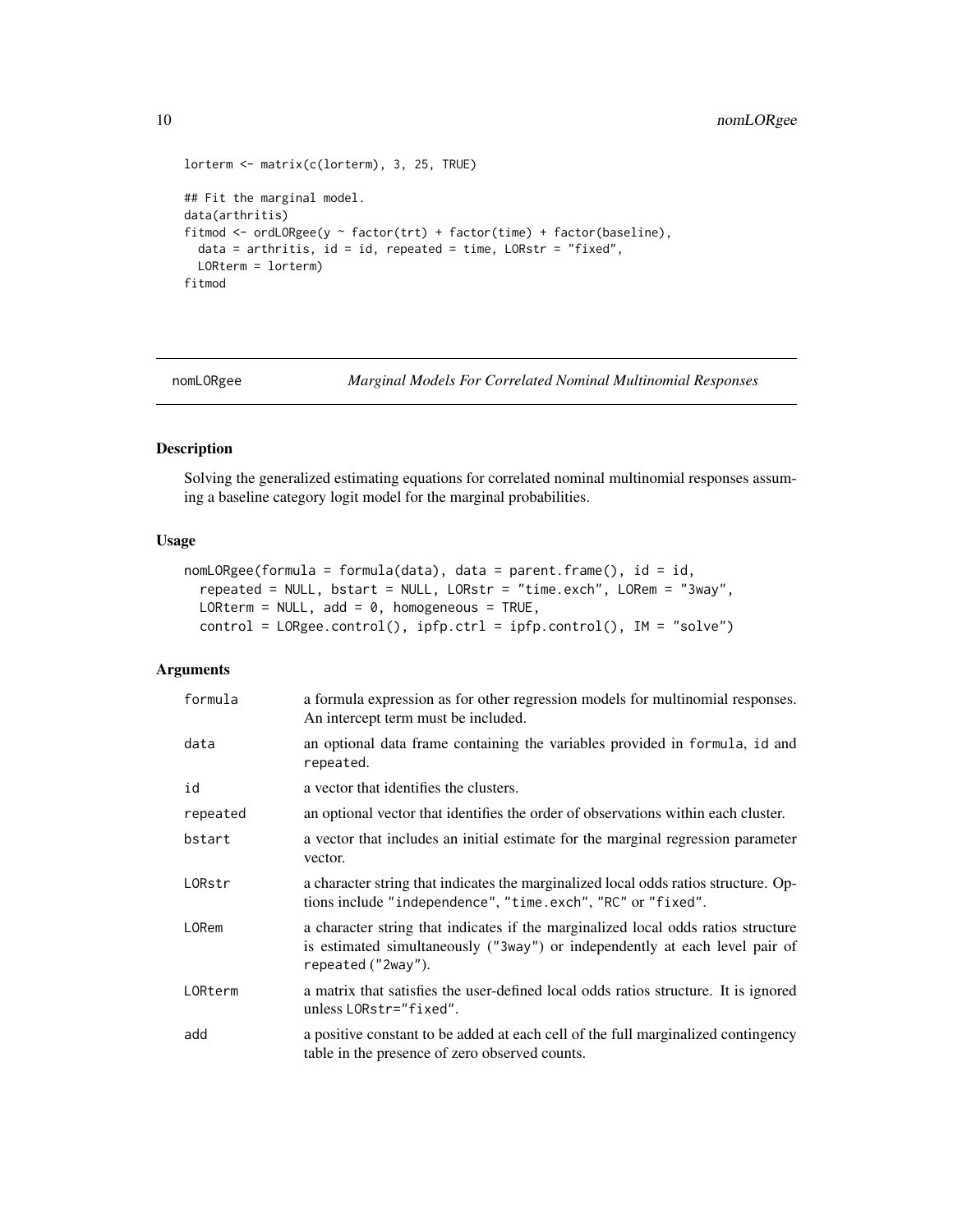<span id="page-10-0"></span>

| homogeneous | a logical that indicates homogeneous score parameters when LORstr="time.exch"<br>or $"RC"$ .                                    |
|-------------|---------------------------------------------------------------------------------------------------------------------------------|
| control     | a vector that specifies the control variables for the GEE solver.                                                               |
| ipfp.ctrl   | a vector that specifies the control variables for the function $ipfp$ .                                                         |
| ΙM          | a character string that indicates the method used for inverting a matrix. Options<br>include "solve", "qr.solve" or "cholesky". |

#### Details

The data must be provided in case level or equivalently in 'long' format. See details about the 'long' format in the function [reshape.](#page-0-0)

A term of the form offset(expression) is allowed in the right hand side of formula.

The default set for the response categories is  $\{1, \ldots, J\}$ , where  $J > 2$  is the maximum observed response category. If otherwise, the function recodes the observed response categories onto this set.

The J-th response category is treated as baseline.

The default set for the id labels is  $\{1, \ldots, N\}$ , where N is the sample size. If otherwise, the function recodes the given labels onto this set.

The argument repeated can be ignored only when data is written in such a way that the  $t$ -th observation in each cluster is recorded at the t-th measurement occasion. If this is not the case, then the user must provide repeated. The suggested set for the levels of repeated is  $\{1, \ldots, T\}$ , where  $T$  is the number of observed levels. If otherwise, the function recodes the given levels onto this set.

The variables id and repeated do not need to be pre-sorted. Instead the function reshapes data in an ascending order of id and repeated.

The fitted marginal baseline category logit model is

$$
log \frac{Pr(Y_{it} = j | x_{it})}{Pr(Y_{it} = J | x_{it})} = \beta_{j0} + \beta'_{j} x_{it}
$$

where  $Y_{it}$  is the t-th multinomial response for cluster i,  $x_{it}$  is the associated covariates vector,  $\beta_{j0}$  is the j-th response category specific intercept and  $\beta_j$  is the j-th response category specific parameter vector.

The formula is easier to read from either the Vignette or the Reference Manual (both available [here\)](https://CRAN.R-project.org/package=multgee).

The LORterm argument must be an  $L \ge J^2$  matrix, where  $L$  is the number of level pairs of repeated. These are ordered as  $(1, 2), (1, 3), ..., (1, T), (2, 3), ..., (T - 1, T)$  and the rows of LORterm are supposed to preserve this order. Each row is assumed to contain the vectorized form of a probability table that satisfies the desired local odds ratios structure.

#### Value

Returns an object of the class "LORgee". This has components:

| call    | the matched call.                      |
|---------|----------------------------------------|
| title   | title for the GEE model.               |
| version | the current version of the GEE solver. |
| link    | the marginal link function.            |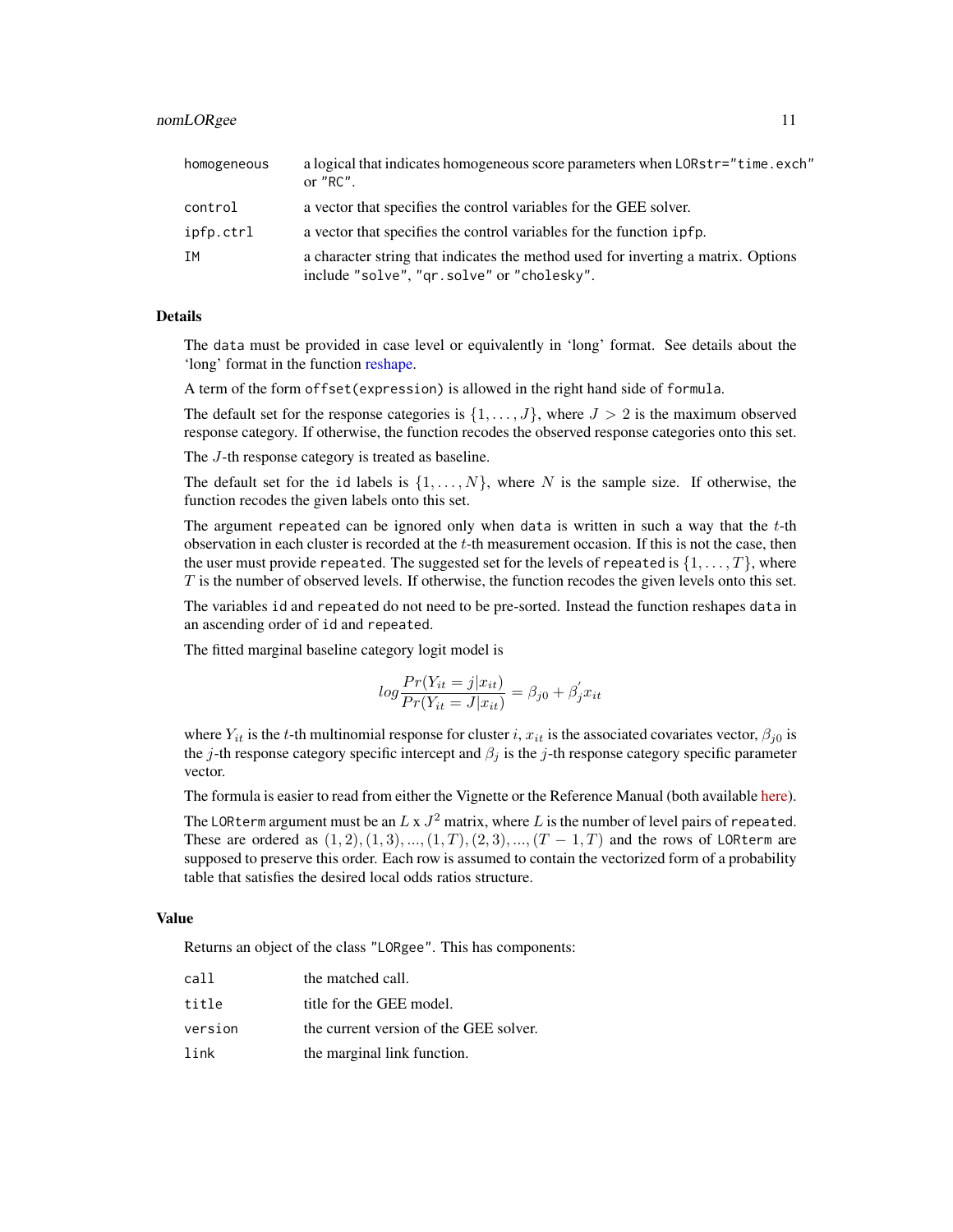```
local.odds.ratios
```

|                          | the marginalized local odds ratios structure variables.                                                                                           |
|--------------------------|---------------------------------------------------------------------------------------------------------------------------------------------------|
| terms                    | the terms structure describing the marginal model.                                                                                                |
| contrasts                | the contrasts used for the factors.                                                                                                               |
| nobs                     | the number of observations.                                                                                                                       |
| convergence              | the values of the convergence variables.                                                                                                          |
| coefficients             | the estimated regression parameter vector of the marginal model.                                                                                  |
| linear.pred              | the estimated linear predictor of the marginal regression model. The $j$ -th column<br>corresponds to the $j$ -th response category.              |
| fitted.values            | the estimated fitted values of the marginal regression model. The $j$ -th column<br>corresponds to the $j$ -th response category.                 |
| residuals                | the residuals of the marginal regression model based on the binary responses.<br>The $j$ -th column corresponds to the $j$ -th response category. |
| У                        | the multinomial response variables.                                                                                                               |
| id                       | the id variable.                                                                                                                                  |
| max.id                   | the number of clusters.                                                                                                                           |
| clusz<br>robust.variance | the number of observations within each cluster.                                                                                                   |
|                          | the estimated sandwich (robust) covariance matrix.                                                                                                |
| naive.variance           | the estimated model-based (naive) covariance matrix.                                                                                              |
| xnames                   | the regression coefficients' symbolic names.                                                                                                      |
| categories               | the number of observed response categories.                                                                                                       |
| occasions                | the levels of the repeated variable.                                                                                                              |
| LORgee.control           | the control values for the GEE solver.                                                                                                            |
| ipfp.control             | the control values for the function ipfp.                                                                                                         |
| inverse.method           | the method used for inverting matrices.                                                                                                           |
| adding.constant          |                                                                                                                                                   |
|                          | the value used for add.                                                                                                                           |
| pvalue                   | the p-value based on a Wald test that no covariates are statistically significant.                                                                |

Generic [coef,](#page-0-0) [summary,](#page-0-0) [print,](#page-0-0) [fitted](#page-0-0) and [residuals](#page-0-0) methods are available. The pvalue of the Null model corresponds to the hypothesis  $H_0$  :  $\beta_1 = ... = \beta_{J-1} = 0$  based on the Wald test statistic.

#### Author(s)

Anestis Touloumis

#### References

Touloumis, A. (2011) *GEE for multinomial responses*. PhD dissertation, University of Florida.

Touloumis, A., Agresti, A. and Kateri, M. (2013) GEE for multinomial responses using a local odds ratios parameterization. *Biometrics* 69, 633–640.

Touloumis, A. (2015) R Package multgee: A Generalized Estimating Equations Solver for Multinomial Responses. *Journal of Statistical Software* 64, 1–14.

<span id="page-11-0"></span>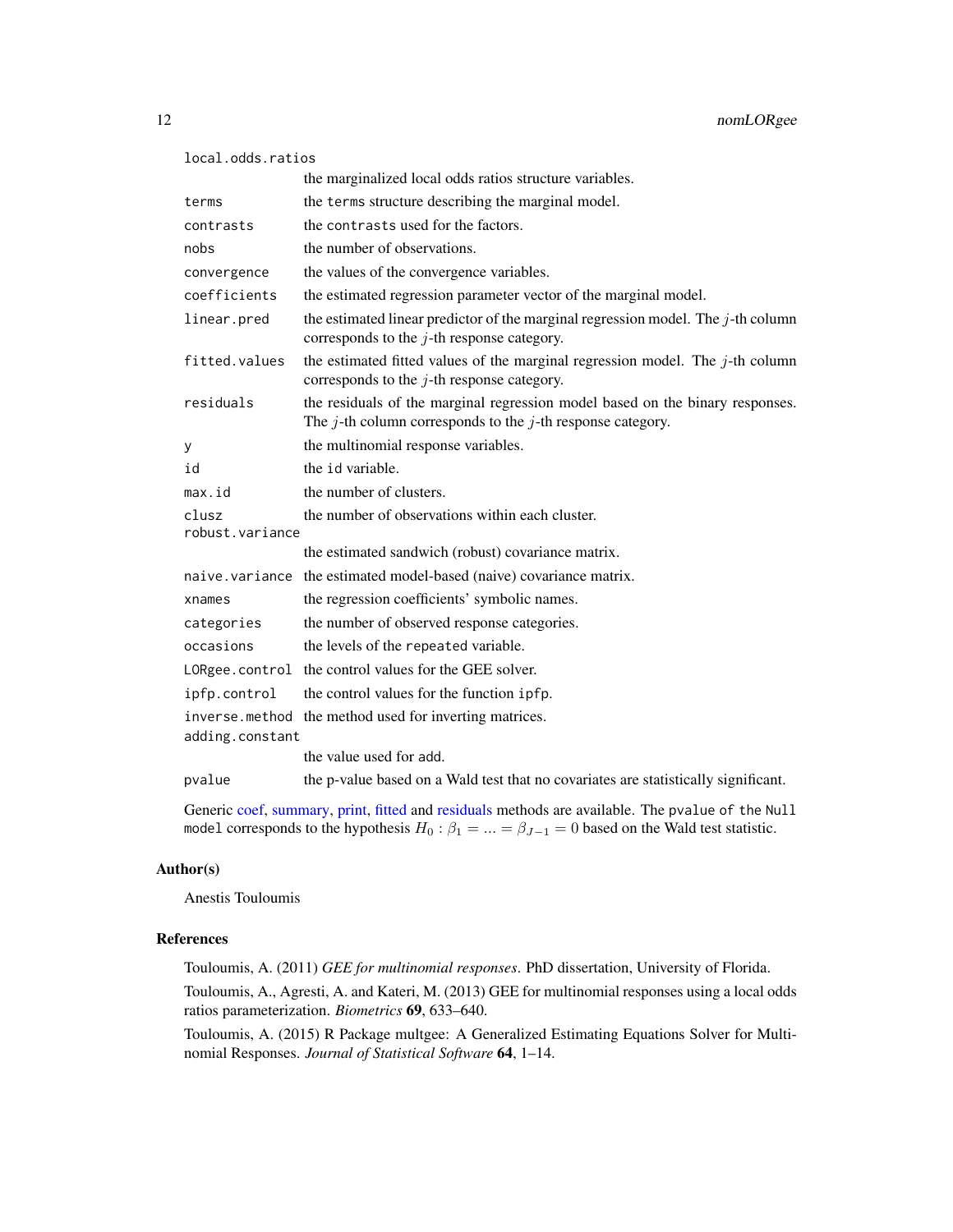#### <span id="page-12-0"></span>ordLORgee 13

#### See Also

For an ordinal response scale use the function [ordLORgee.](#page-12-1)

#### Examples

```
## See the interpretation in Touloumis (2011).
data(housing)
fitmod <- nomLORgee(y \sim factor(time) * sec, data = housing, id = id,
                    repeated = time)
summary(fitmod)
```
<span id="page-12-1"></span>ordLORgee *Marginal Models For Correlated Ordinal Multinomial Responses*

#### Description

Solving the generalized estimating equations for correlated ordinal multinomial responses assuming a cumulative link model or an adjacent categories logit model for the marginal probabilities.

#### Usage

```
ordLORgee(formula = formula(data), data = parent.frame(), id = id,
  repeated = NULL, link = "logit", bstart = NULL,
 LORstr = "category.exch", LORem = "3way", LORterm = NULL, add = 0,
 homogeneous = TRUE, restricted = FALSE, control = LORgee.control(),
 ipfp.ctrl = ipfp.control(), IM = "solve")
```
#### Arguments

| formula  | a formula expression as for other regression models for multinomial responses.<br>An intercept term must be included.                                                                  |
|----------|----------------------------------------------------------------------------------------------------------------------------------------------------------------------------------------|
| data     | an optional data frame containing the variables provided in formula, id and<br>repeated.                                                                                               |
| id       | a vector that identifies the clusters.                                                                                                                                                 |
| repeated | an optional vector that identifies the order of observations within each cluster.                                                                                                      |
| link     | a character string that specifies the link function. Options include "logit",<br>"probit", "cauchit", "cloglog" or "acl".                                                              |
| bstart   | a vector that includes an initial estimate for the marginal regression parameter<br>vector.                                                                                            |
| LORstr   | a character string that indicates the marginalized local odds ratios structure. Op-<br>tions include "independence", "uniform", "category.exch", "time.exch",<br>"RC" or "fixed".      |
| LORem    | a character string that indicates if the marginalized local odds ratios structure<br>is estimated simultaneously ("3way") or independently at each level pair of<br>repeated ("2way"). |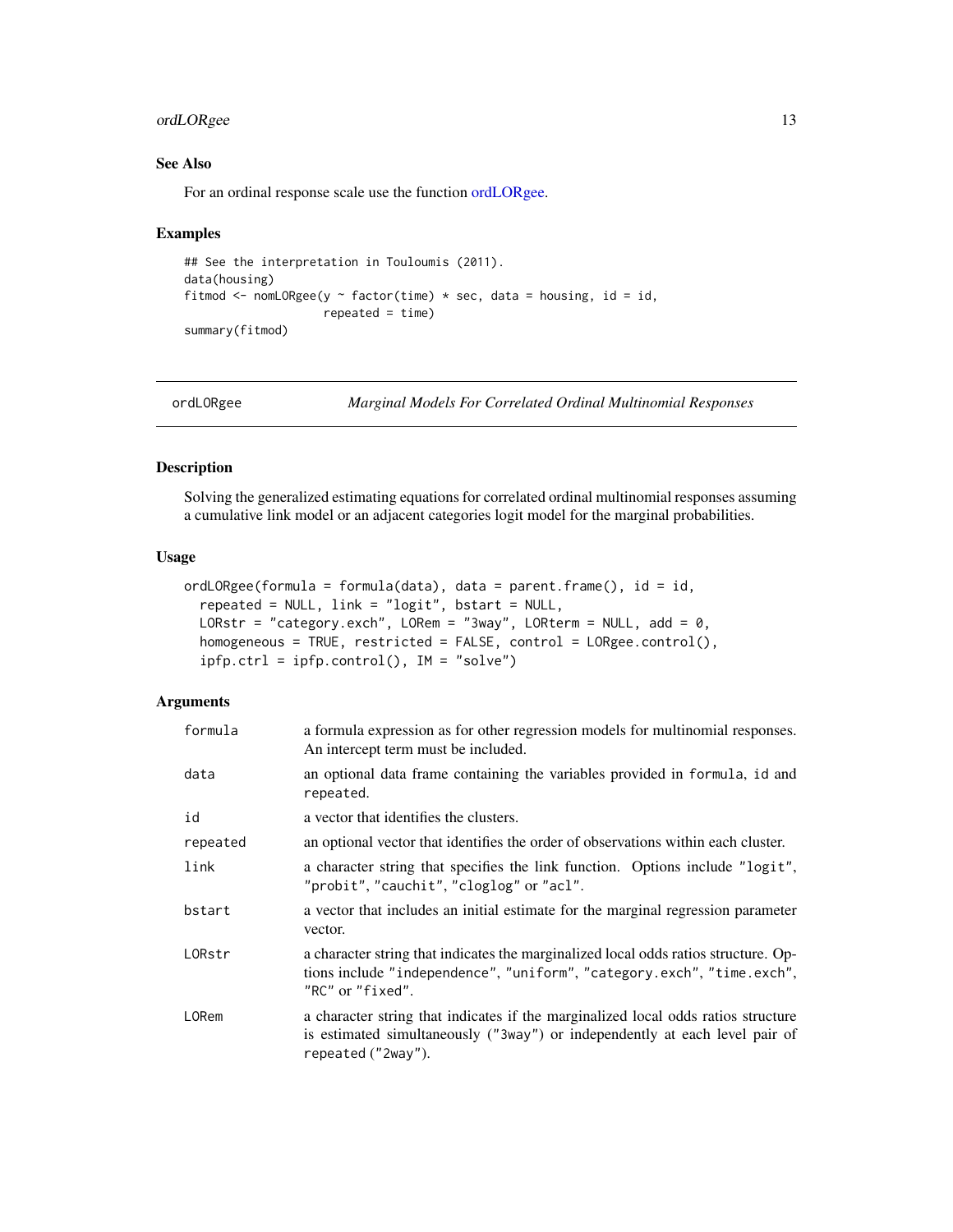<span id="page-13-0"></span>

| LORterm     | a matrix that satisfies the user-defined local odds ratios structure. It is ignored<br>unless LORstr="fixed".                       |  |
|-------------|-------------------------------------------------------------------------------------------------------------------------------------|--|
| add         | a positive constant to be added at each cell of the full marginalized contingency<br>table in the presence of zero observed counts. |  |
| homogeneous | a logical that indicates homogeneous score parameters when LORstr="time.exch"<br>or $"RC"$ .                                        |  |
| restricted  | a logical that indicates monotone score parameters when LORstr="time.exch"<br>or $"RC"$ .                                           |  |
| control     | a vector that specifies the control variables for the GEE solver.                                                                   |  |
| ipfp.ctrl   | a vector that specifies the control variables for the function 1pfp.                                                                |  |
| ΙM          | a character string that indicates the method used for inverting a matrix. Options<br>include "solve", "qr.solve" or "cholesky".     |  |

#### Details

The data must be provided in case level or equivalently in 'long' format. See details about the 'long' format in the function [reshape.](#page-0-0)

A term of the form offset(expression) is allowed in the right hand side of formula.

The default set for the response categories is  $\{1, \ldots, J\}$ , where  $J > 2$  is the maximum observed response category. If otherwise, the function recodes the observed response categories onto this set.

The *J*-th response category is omitted.

The default set for the id labels is  $\{1, \ldots, N\}$ , where N is the sample size. If otherwise, the function recodes the given labels onto this set.

The argument repeated can be ignored only when data is written in such a way that the  $t$ -th observation in each cluster is recorded at the t-th measurement occasion. If this is not the case, then the user must provide repeated. The suggested set for the levels of repeated is  $\{1, \ldots, T\}$ , where  $T$  is the number of observed levels. If otherwise, the function recodes the given levels onto this set.

The variables id and repeated do not need to be pre-sorted. Instead the function reshapes data in an ascending order of id and repeated.

The fitted marginal cumulative link model is

$$
Pr(Y_{it} \le j | x_{it}) = F(\beta_{j0} + \beta^{'} x_{it})
$$

where  $Y_{it}$  is the t-th multinomial response for cluster i,  $x_{it}$  is the associated covariates vector, F is the cumulative distribution function determined by link,  $\beta_{i0}$  is the j-th response category specific intercept and  $\beta$  is the marginal regression parameter vector excluding intercepts.

The marginal adjacent categories logit model

$$
log \frac{Pr(Y_{it} = j | x_{it})}{Pr(Y_{it} = j + 1 | x_{it})} = \beta_{j0} + \beta' x_{it}
$$

is fitted if and only if link="acl". In contrast to a marginal cumulative link model, here the intercepts do not need to be monotone increasing.

The formulae are easier to read from either the Vignette or the Reference Manual (both available [here\)](https://CRAN.R-project.org/package=multgee).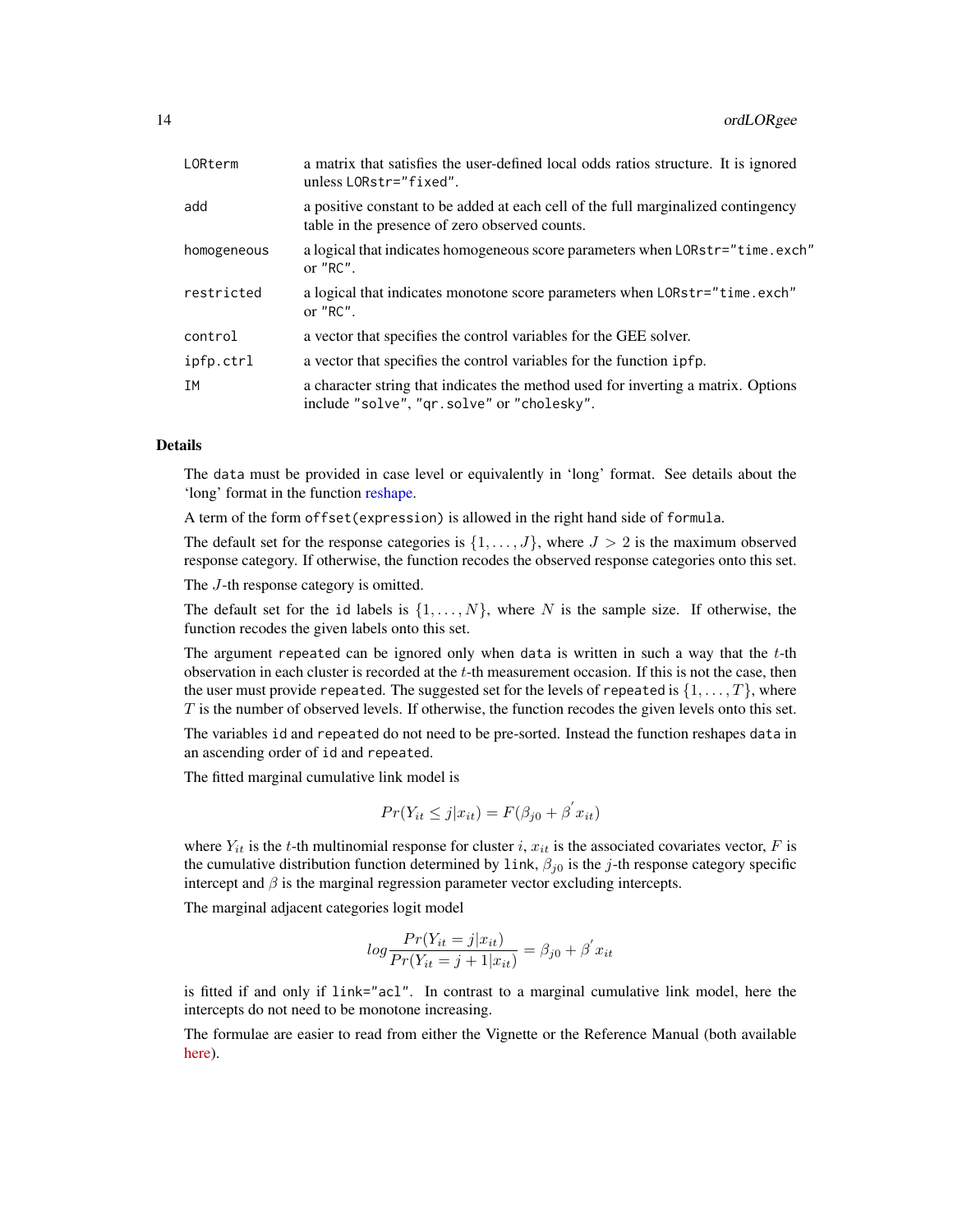#### <span id="page-14-0"></span>ordLORgee 15

The LORterm argument must be an  $L \ge J^2$  matrix, where  $L$  is the number of level pairs of repeated. These are ordered as  $(1, 2), (1, 3), \ldots, (1, T), (2, 3), \ldots, (T-1, T)$  and the rows of LORterm are supposed to preserve this order. Each row is assumed to contain the vectorized form of a probability table that satisfies the desired local odds ratios structure.

#### Value

Returns an object of the class "LORgee". This has components:

| call                     | the matched call.                                                                                                                    |  |
|--------------------------|--------------------------------------------------------------------------------------------------------------------------------------|--|
| title                    | title for the GEE model.                                                                                                             |  |
| version                  | the current version of the GEE solver.                                                                                               |  |
| link                     | the marginal link function.                                                                                                          |  |
| local.odds.ratios        |                                                                                                                                      |  |
|                          | the marginalized local odds ratios structure variables.                                                                              |  |
| terms                    | the terms structure describing the model.                                                                                            |  |
| contrasts                | the contrasts used for the factors.                                                                                                  |  |
| nobs                     | the number of observations.                                                                                                          |  |
| convergence              | the values of the convergence variables.                                                                                             |  |
| coefficients             | the estimated regression parameter vector of the marginal model.                                                                     |  |
| linear.pred              | the estimated linear predictor of the marginal regression model. The $j$ -th column<br>corresponds to the $j$ -th response category. |  |
| fitted.values            | the estimated fitted values of the marginal regression model. The $j$ -th column<br>corresponds to the $j$ -th response category.    |  |
| residuals                | the residuals of the marginal regression model. The $j$ -th column corresponds to<br>the $j$ -th response category.                  |  |
| у                        | the multinomial response variables.                                                                                                  |  |
| id                       | the id variable.                                                                                                                     |  |
| max.id                   | the number of clusters.                                                                                                              |  |
| clusz<br>robust.variance | the number of observations within each cluster.                                                                                      |  |
|                          | the estimated sandwich (robust) covariance matrix.                                                                                   |  |
|                          | naive.variance the estimated model-based (naive) covariance matrix.                                                                  |  |
| xnames                   | the regression coefficients' symbolic names.                                                                                         |  |
| categories               | the number of observed response categories.                                                                                          |  |
| occasions                | the levels of the repeated variable.                                                                                                 |  |
| LORgee.control           | the control values for the GEE solver.                                                                                               |  |
| ipfp.control             | the control values for the function ipfp.                                                                                            |  |
| inverse.method           | the method used for inverting matrices.                                                                                              |  |
| adding.constant          |                                                                                                                                      |  |
|                          | the value used for add.                                                                                                              |  |
| pvalue                   | the p-value based on a Wald test that no covariates are statistically significant.                                                   |  |

Generic [coef,](#page-0-0) [summary,](#page-0-0) [print,](#page-0-0) [fitted](#page-0-0) and [residuals](#page-0-0) methods are available. The pvalue of the Null model corresponds to the hypothesis  $H_0$ :  $\beta = 0$  based on the Wald test statistic.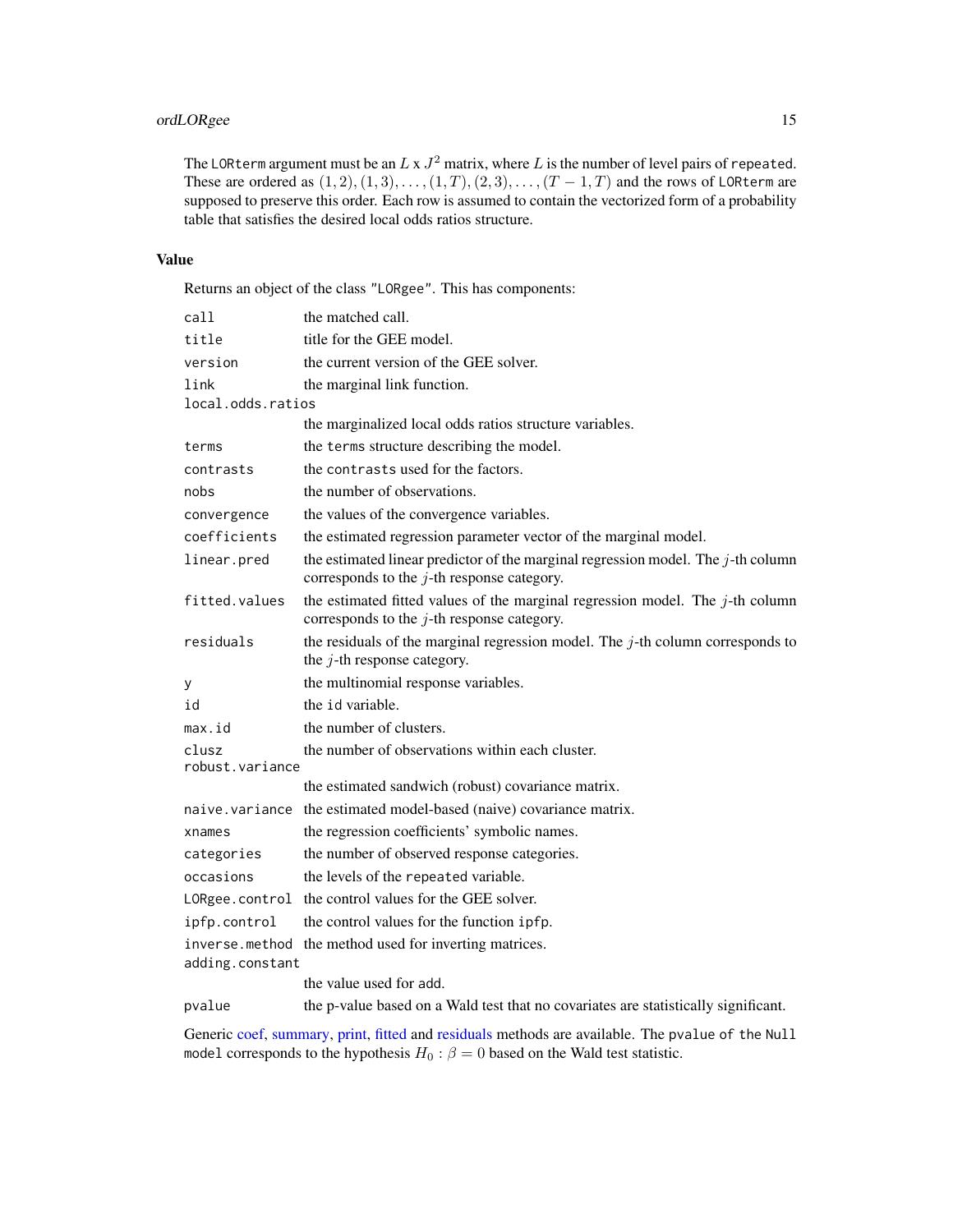#### <span id="page-15-0"></span>Author(s)

Anestis Touloumis

#### References

Touloumis, A., Agresti, A. and Kateri, M. (2013) GEE for multinomial responses using a local odds ratios parameterization. *Biometrics*, 69, 633-640.

Touloumis, A. (2015) R Package multgee: A Generalized Estimating Equations Solver for Multinomial Responses. *Journal of Statistical Software*, 64, 1-14.

#### See Also

For a nominal response scale use the function [nomLORgee.](#page-9-1)

#### Examples

```
data(arthritis)
intrinsic.pars(y, arthritis, id, time)
fitmod <- ordLORgee(formula = y \sim factor(time) + factor(trt) + factor(baseline),
 data = arithmetic, id = id, repeated = time, LORstr = "uniform")summary(fitmod)
```

| vcov.LORgee |  | Calculate Variance-Covariance Matrix for a Fitted LORgee Object. |
|-------------|--|------------------------------------------------------------------|
|             |  |                                                                  |

#### Description

Returns the variance-covariance matrix of the main parameters of a fitted model LORgee object.

#### Usage

```
## S3 method for class 'LORgee'
vcov(object, method = "robust", ...)
```
#### Arguments

| object   | a fitted model LORgee object.                                                                                                                                                      |
|----------|------------------------------------------------------------------------------------------------------------------------------------------------------------------------------------|
| method   | character indicating whether the sandwich (robust) covariance matrix (method =<br>"robust") or the model-based (naive) covariance matrix (method = "naive")<br>should be returned. |
| $\cdots$ | additional argument(s) for methods.                                                                                                                                                |

#### Details

Default is to obtain the estimated sandwich (robust) covariance matrix and method = "naive" obtains the estimated model-based (naive) covariance matrix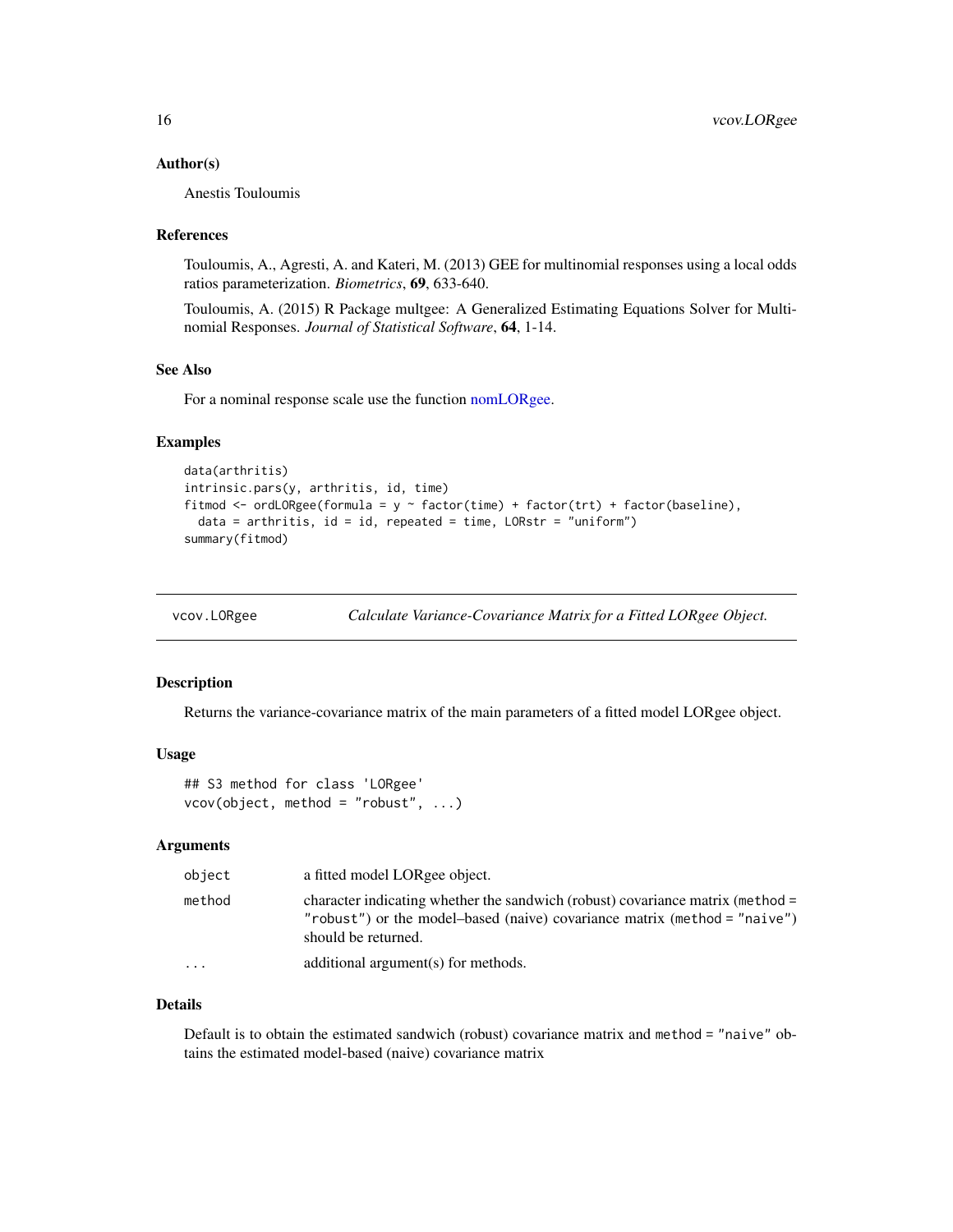#### <span id="page-16-0"></span>waldts and the contract of the contract of the contract of the contract of the contract of the contract of the contract of the contract of the contract of the contract of the contract of the contract of the contract of the

#### Value

A matrix of the estimated covariances between the parameter estimates in the linear predictor of the GEE model. This should have row and column names corresponding to the parameter names given by the coef method.

#### Examples

```
fitmod <- ordLORgee(formula = y \sim factor(time) + factor(trt) + factor(baseline),
  data = arithmetic, id = id, repeated = time, LORstr = "uniform")vcov(fitmod, method = "robust")
vcov(fitmod, method = "naive")
```
<span id="page-16-1"></span>

#### waldts *Wald Test of Nested GEE Models*

#### Description

Comparing two nested GEE models by carrying out a Wald test.

#### Usage

waldts(object0, object1)

#### Arguments

| object0 | A GEE model of the class "LORgee". |
|---------|------------------------------------|
| object1 | A GEE model of the class "LORgee". |

#### Details

The two GEE models implied by object0 and object1 must be nested.

#### Author(s)

Anestis Touloumis

#### Examples

```
data(housing)
set.seed(1)
fitmod1 <- nomLORgee(y \sim factor(time) * sec, data = housing, id = id,
  repeated = time)set.seed(1)
fitmod0 <- update(fitmod1, formula = y \sim factor(time) + sec)
waldts(fitmod0, fitmod1)
```